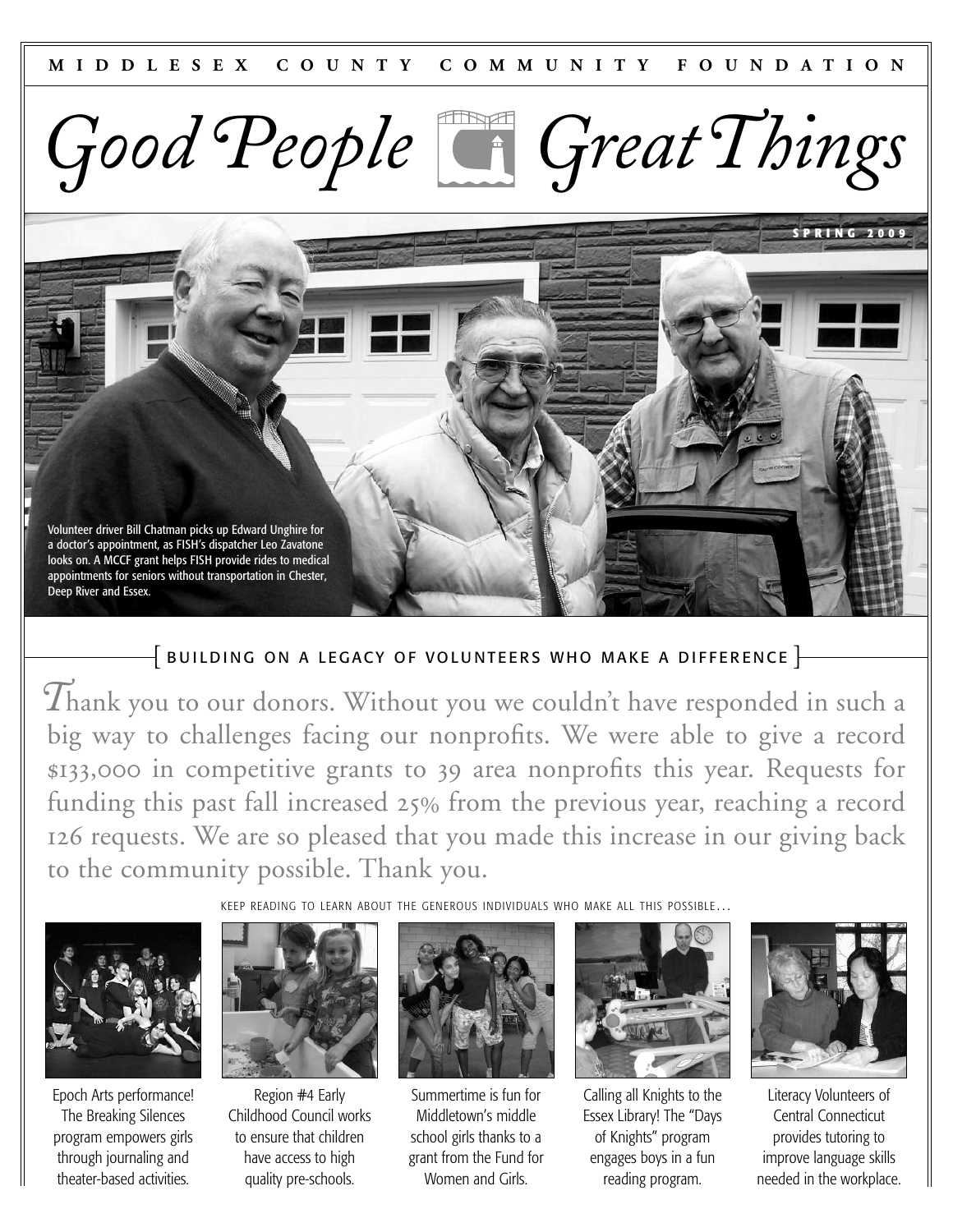



## DONATE ONLINE OR DONATE BY MAIL

The Community Foundation has a new, safe, easy way for you to donate by credit card. Just go to our website *www.MiddlesexCountyCF.org* and click on



You'll have many options to choose from as your gift can be made in honor of a loved one, designated for a specific purpose, or given for unrestricted use. Or use the enclosed envelope to mail a check the oldfashioned way! Now, more than ever your donation will have a tremendous impact on the quality of life in Middlesex County.

# SUBSCRIBE TO OUR E-NEWSLETTER

We hear you! You want us to keep you informed of all that we do via e-mail. We launched our first e-newsletter in March to rave reviews. We'll be sending it out monthly so you'll be able to hear about our latest happenings in this convenient format. To subscribe, go to our website and follow the prompts or call Ann at  $347$ -0025.



Three organizations were awarded grants in 2008.

Pictured top to bottom: The Town of Killingworth, Parmalee Farm Project; Cross Street Training Center, After School Tutoring Program; and North End Action Team, Community Organizing Project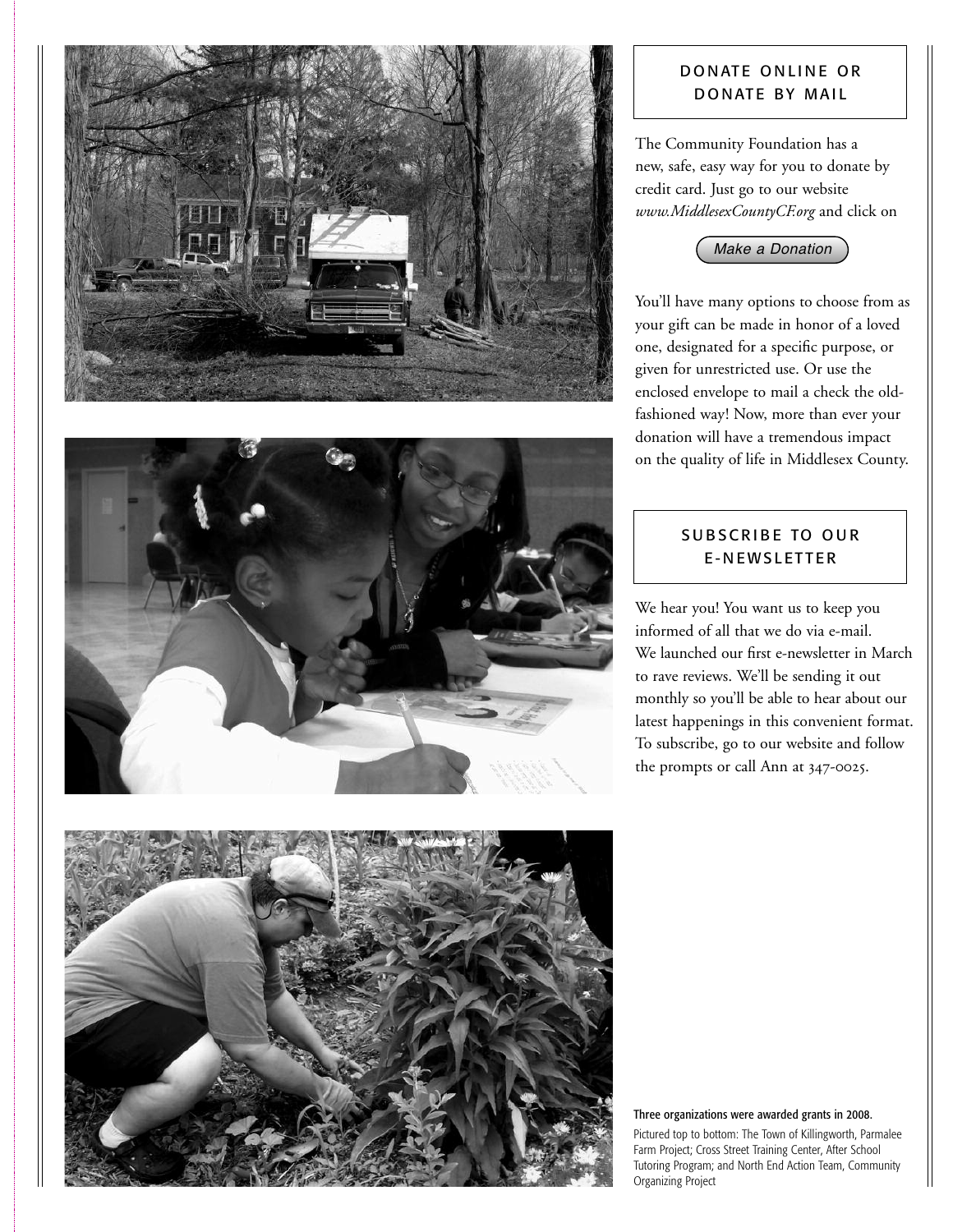

*Philanthropy matters in your own backyard. Ask your friends who live local to give local.*

 $\overline{\phantom{x}}$  PHILANTHROPY MATTERS  $\overline{\phantom{x}}$ 

#### Dear Friends,

We're all philanthropic. We all strive, in our own unique ways, to make a difference. Philanthropy takes many forms and encompasses many ways of giving.



*jar at the grocery store for the "Safe Graduation Night" for the local high school, you're being philanthropic.*

*When you donate to your favorite cause and help worthwhile organizations finance a new program and/or cover administrative costs, you are philanthropic.*

*When you establish a bequest in your will to a noteworthy institution, a specific cause that will help the community, the disadvantaged, help children (or adults) learn to read, you are philanthropic . . . and you've created a lasting legacy.*

There's a return on investment to philanthropy. Imagine just one of the programs and services you have supported with your donations. Now multiply the numbers of recipients in that program by their family members, friends and classmates. Your philanthropy has extended its reach exponentially. With one gift, you've touched many. You've made the community a stronger, caring place in which to live, work and play.

Philanthropy is necessary, now more than ever. Your generous spirit of giving your time, talent and donations are critical in these difficult times. Yet, there are a few other ways to help. Two of the most important things you can do to leverage your investments in philanthropy are: (1) Tell your story to as many people as you can about the organizations you care about and why. (2) Become the most passionate "Friend Raiser" you can for the programs you believe in.

Tell your friends that philanthropy matters. Philanthropy matters in your own back yard. Ask your friends who live local to give local.

CYNTHIA H. CLEGG, PRESIDENT & CEO

*P.S. There are so many ways to give back. Contact us to learn how to put your heart into action and your dollars at work for Middlesex County.*

# DAVID ROYSTON ASSUMES CHAIR OF COMMUNITY FOUNDATION

*W*<sup>e</sup> are so fortunate that David M. Royston, Principal of Dzialo, Pickett & Allen and Old Saybrook resident, has been elected as board chair. Dave has a broad working knowledge of the Community

Foundation's operations and has been a member of the Board since 2005. Dave also served as Chairman of the Grants Committee for two years from 2007 to . Dave sees the role of the Community Foundation as being a resource, not just for funding, but for assistance to the many agencies doing important work for people in the county, especially those organizations with limited or no staff.

"I hope to bring to MCCF some 'local knowledge' having lived and worked in the County for 45 years. I want to utilize the tremendous talents of our Board and staff in expanding the reach and influence *of the Community Foundation in a positive way, particularly in these difficult economic times. I want the Community Foundation to continue to provide leadership in meeting the needs of the nonprofit organizations throughout Middlesex County.*" DAVID M. ROYSTON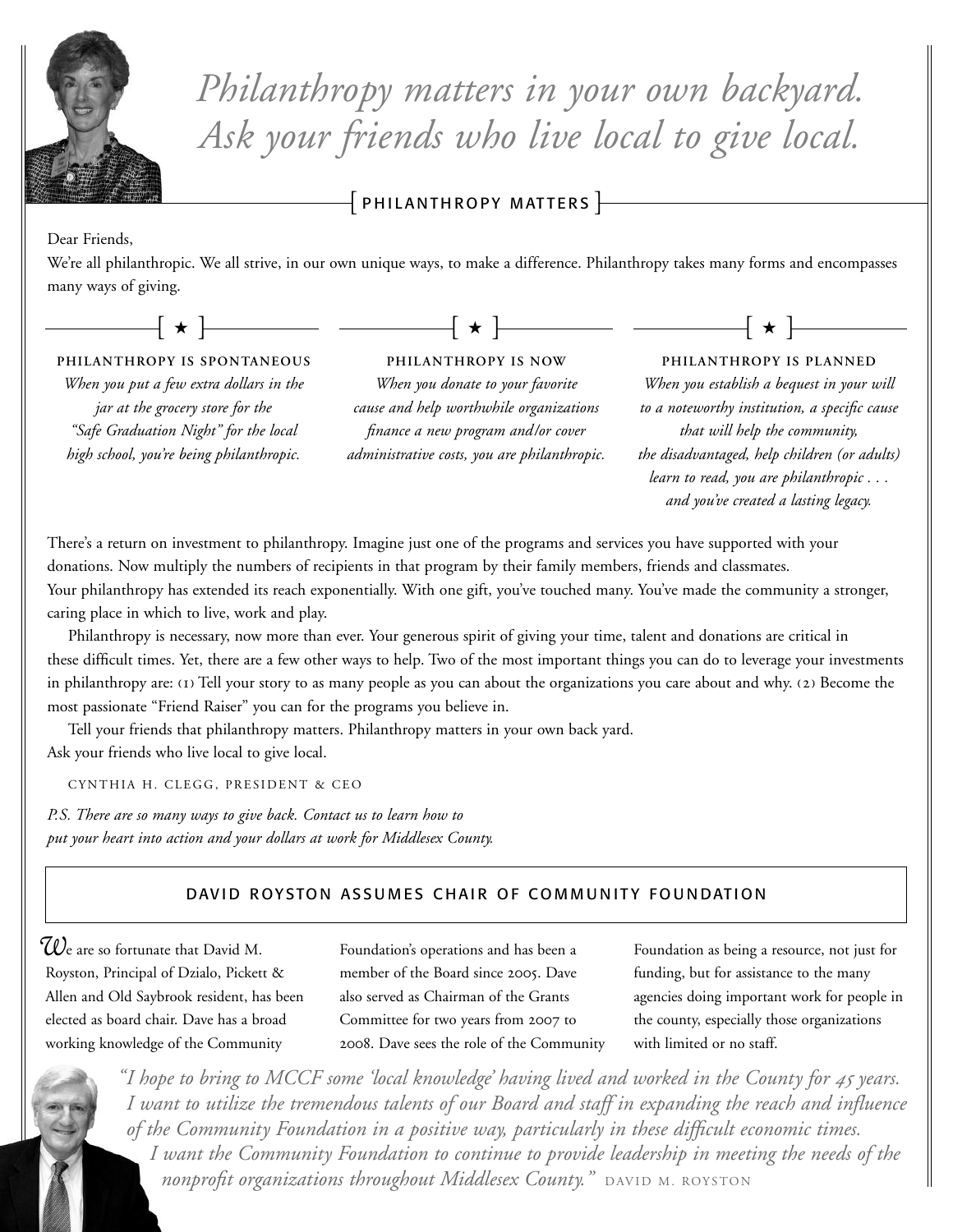## NEW BOARD MEMBERS ELECTED

 $\widetilde{T}$ he Board of Directors welcomes a wealth of new talent to guide the Community Foundation into its second decade.

RIC H ARD TOMC of Middletown is newly elected to serve on the Board as a member of the Finance & Investment Committee. Mr. Tomc has been in private law practice in Middletown since 1978, focusing on business and estate planning. He has served as Middletown Corporation Counsel and Town Attorney for Cromwell and East Hampton.

JUDITH DEGROFF SCHOONMAKER of Essex, who will serve on the Development/ Communications Committee, is an active volunteer and community leader. She has been a member of the Durham and Middletown Garden Clubs, the Women's Board of the Northern Middlesex YMCA, the Middletown Preservation Trust, the Middlesex County Medical Alliance and the Middlesex United Way. She is also an active participant in pet therapy programs.

MARK RICHARDS of Clinton, a member of the Development/Communications Committee, is the co-owner of Preferred Foam Products, Inc., a manufacturer of urethane foam systems, located in Clinton. Mr. Richards presently serves as a Trustee of the Essex Savings Bank and is a member of the Board of Governors of the Clinton Country Club. He has served as an elected official in the Town of Clinton as a member of the Zoning Board of Appeals for more than twenty years.

VINCENT CAPECE of Watertown, is Senior Vice President and Chief Operating Officer of Middlesex Health System, Inc. Mr. Capece is involved in all aspects of business and strategic planning for Middlesex Hospital and its allied outpatient and primary care facilities. He is active in several professional organizations including Healthcare Financial Managers Association (advanced member), American College of Healthcare Executives and the Connecticut Society of Certified Public Accountants. He will serve on the Finance and Investment Committee.

These four individuals will bring a great many skills to the Board as the Community Foundation continues to raise funds and provide grants and training to the nonprofit organizations in Middlesex County.



Richard Tomc of Middletown



Judith deGroff Schoonmaker of Essex



Mark Richards of Clinton



Vincent Capece of Watertown









## FOUR HONORED AS DIRECTOR EMERITI

 $\widetilde{T}$ he Board of Directors elected long-time Board members Robert Kirkpatrick, Jr. of Middletown, Sari Rosenbaum of Portland, Willard McRae of Middletown and Patrick Crowley of Lyme, Directors Emeriti (pictured clockwise beginning with the upper left photograph). Their extraordinary dedication to the Community Foundation is well-known and we are fortunate that they have given their time and talent for many years. We thank them for their many contributions. "The Community Foundation has been fortunate to receive the many contributions of these outstanding individuals and for the leadership they have provided. We need to build on the foundation they created and continue the good work the Community Foundation does," said Board Chair David Royston.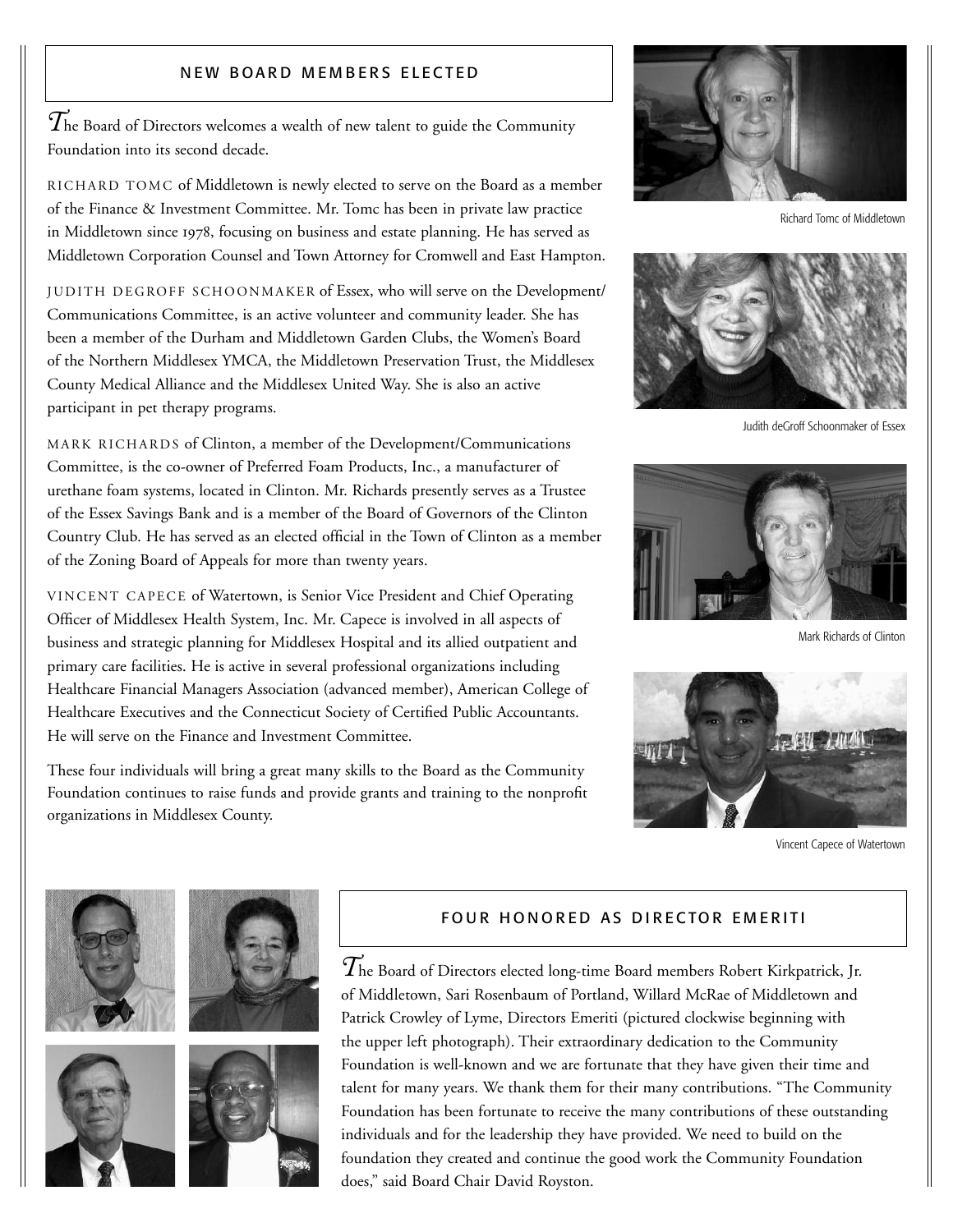### RYAN'S CIRCLE OF GIVING



Pictured front row, left to right, are the first three recipients of Learn To Play hockey scholarships awarded by the Ryan Gordon/Hartford Wolf Pack Community Scholars Fund at Trinity College: Joshua Huffman, Marcus Pagan and Ernesto Roque. Also pictured (back row, left to right): Barry Gordon, Ryan's father; Phyllis Gordon, Ryan's mother; and Richard Pettit, facility manager for Trinity College's Koeppel Community Sports Center.

 $\mathcal{P}_{\text{hyllis}}$  and Barry Gordon established Ryan's Circle of Giving to honor the memory and legacy of their son, Ryan Charles Gordon. As a freshman in college in 2005, Ryan was on his way to fulfilling his life's dream of becoming a broadcast journalist. He was forced to return home because he knew he was very ill. He was diagnosed with a non-curable cancer eight weeks later, and just six weeks after that, on March 2, 2006, Ryan passed away. He was only 19. A week before he died, Ryan requested that his parents donate his unused college funds to Connecticut charities. He wrote that the funds be used to thank those organizations he believed helped him throughout his life, and to allow other young people to receive the education he never would. He also wrote that he hoped his bequests would inspire others to give. What an inspiration Ryan has been. To date, Ryan's Circle of Giving has achieved a total of \$24,600, all because of over 100 donations from family, friends and colleagues.

In partnership with the Middlesex County Community Foundation, Phyllis and Barry created Ryan's Circle of Giving to provide a centralized fund for family, friends and others inspired by Ryan's courage and generous spirit to make a difference for others. Ryan's selected charities are:

- The Ryan Gordon Memorial Fund at Kingswood-Oxford School
- The Ryan Gordon/Hartford Wolf Pack Community Foundation Scholars Fund
- The Frank Detterbeck Research Fund in Memory of Ryan Gordon
- Cystic Fibrosis Foundation, Connecticut Chapter

Ryan lived his short life to the fullest despite a lifetime of medical problems. He was a thoughtful, generous young man who made a huge impact on all who crossed his path. His final, deliberate act was giving to others. In an effort to support their son, Ryan's parents hope to fulfill their child's last wishes by partnering with the Community Foundation.

#### **NEON DELI**

*T*hanks to Fran and Cynthia Galle, owners of Neon Deli, and their loyal customers. Each month Fran and Cynthia choose a "charity of the month" and place a jar on their counter for customer donations. Thanks to their customers and matching funds from Fran and Cynthia, the Community Foundation received a \$500 donation in October, and we're scheduled as their "charity of the month" again this spring. So be sure to drop by their store on the corner of Vine and Cross Streets in Middletown and give Fran and Cynthia a big "Thank You!"



Fran Galle and Max Roth offer their help from behind the counter.